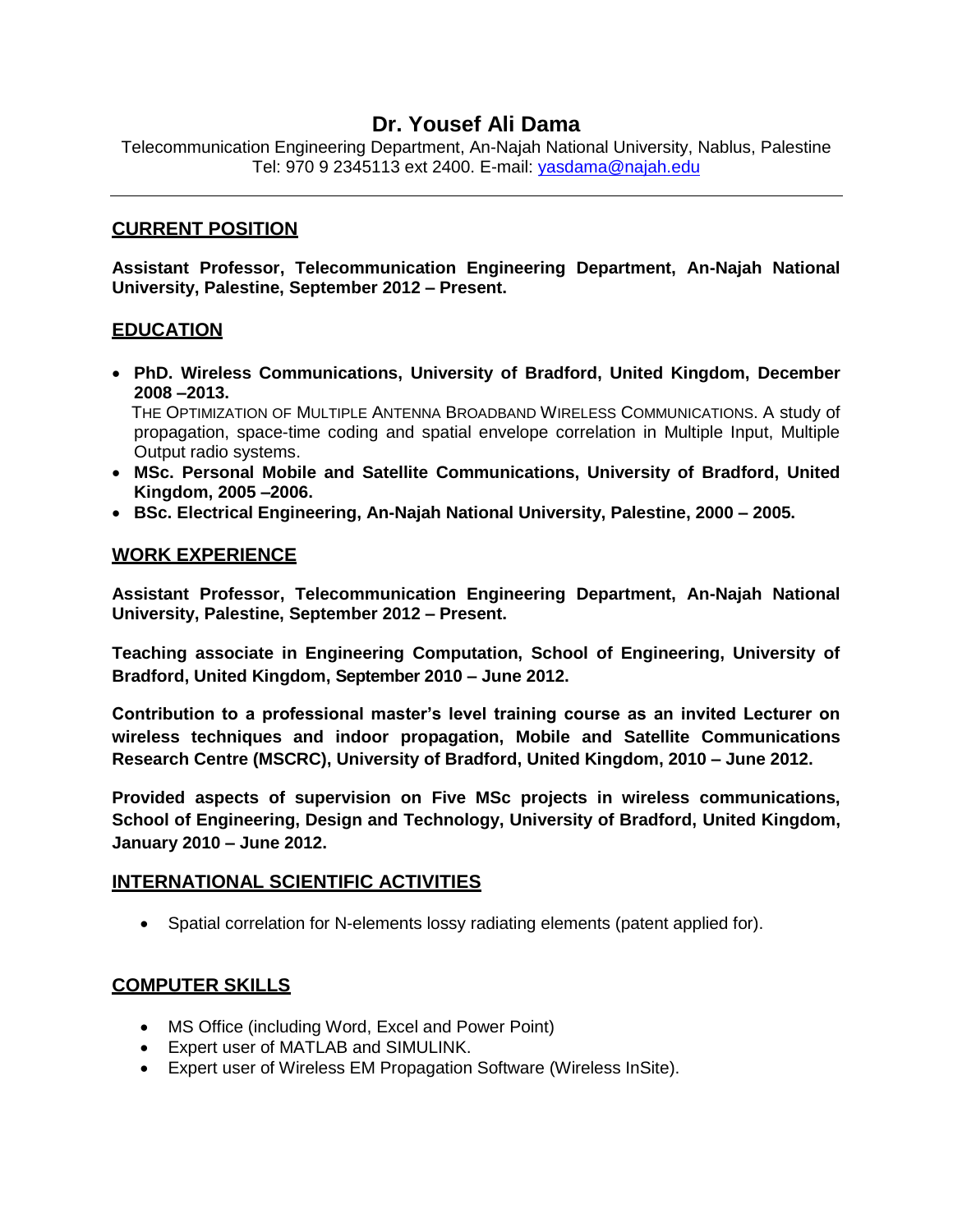Familiarity with a wide range of RF and antenna simulation tools including NEC, ADS and HFSS.

# **TRAINING**

Three month training course in Motorola, Jordan, June 2004 – September 2004.

# **COURSES TAUGHT:**

## **BACHELOR COURSES:**

- Mobile Communications
- Fiber Optic Communications
- Antennas
- Satellite Communications
- Electrical Circuits 1
- Electrical Circuits 2
- Electrical and Electronic Circuits

## **PUBLICATIONS**

#### **REFEREED JOURNALS:**

- 1. **Y.A.S. Dama,** R. A. Abd-Alhameed, S.M.R. Jones, D. Zhou, N.J. McEwan, M.B. Child and P.S. Excell, "An Envelope Correlation Formula For (N,N) MIMO Antenna Arrays Using Input Scattering Parameters, And Including Power Losses", International Journal of Antennas and Propagation, **2011**, Article ID 421691, doi:10.1155/2011/421691
- 2. **Y. A. S Dama**, R. A. Abd-Alhameed, S. M. R Jones J.M. Noras, N.T.Ali ,"An Exact Envelope Correlation Formula for Two-Antenna Systems Using Input Scattering Parameters and Including Power Losses", International Journal on Communications Antenna and Propagation - February 2012, Vol. 2, No. 1, pp. 39-44
- 3. **Y.A.S Dama**, R A Abd-Alhameed, T S Ghazaany and S Zhu, "A New Approach for OSTBC and QOSTBC", International Journal of Computer Applications, **2013**, Vol.67, No.6, pp.45-48.
- 4. R. Asif, R. A. Abd-Alhameed, O.O Anoh and **Y.A.S Dama**, "Performance Evaluation of DWT-OFDM and FFT-OFDM for Multicarrier Communications Systems using Time Domain Zero Forcing Equalization", International Jouranls of Computer Applications, **2012**, Vol.4, No.4, pp.34-38.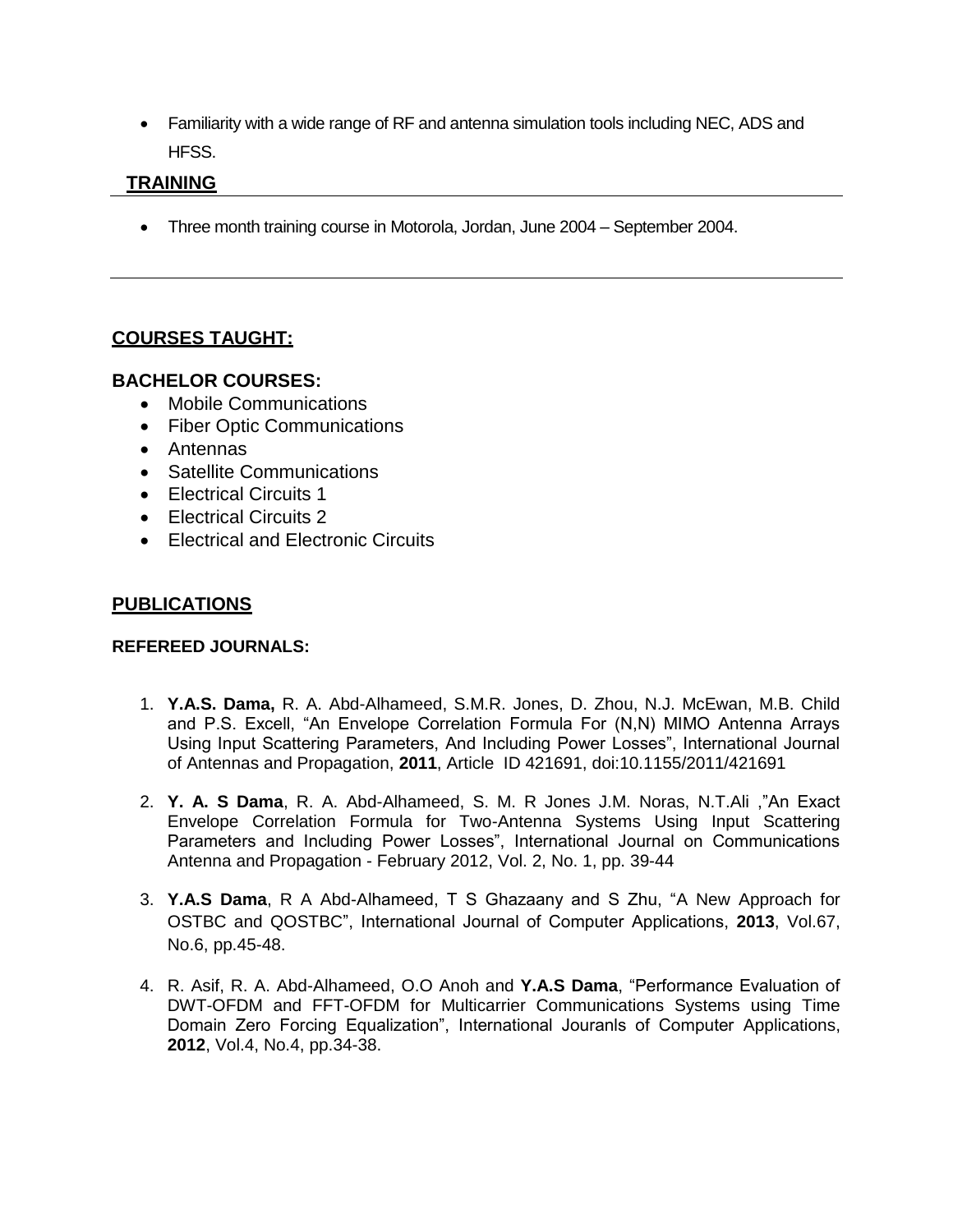- 5. Allam Mousa, **Yousef Dama,** Mahmud Najjar and Bashar Alsayeh, "Optimizing Outdoor Propagation Model based on Measurements for Multiple RF Cell", International Jouranls of Computer Applications, **2012**, Vol.60, No.5, pp.5-10.
- 6. Kelvin Anoh, Raed Abd-Alhameed, **Yousef Dama** and Steve Jones, "An Investigation of PMEPR of WPT-OFDM and OFDM Multicarrier Systems", Journal of Communications and Networking NWPJ-201307-07, July, **2013**.
- 7. Kelvin Anoh, Raed Abd-Alhameed, **Yousef Dama** and Steve Jones, "Improved QO-STBC OFDM System Using Null Interference Elimination", International Journal of Advanced Computer Science and Applications (IJACSA), Volume 4, No 8, August **2013**.
- **8.** [K. O. O. Anoh,](https://www.researchgate.net/researcher/2042647100_K_O_O_Anoh/) **[Y. A. S. Dama](https://www.researchgate.net/researcher/57512453_Y_A_S_Dama/)**, [R. A. A. Abd-Alhameed](https://www.researchgate.net/researcher/6505465_R_A_A_Abd-Alhameed/) and [S. M. R. Jones,](https://www.researchgate.net/researcher/56891380_S_M_R_Jones/)" A Simplified Improvement on the Design of QO-STBC Based on Hadamard Matrices" International Journal of Communications, Network and System Sciences, 7(1):37-42. DOI:10.4236/ijcns.2014.71005, **2014**
- **9.** [Ahmed Masri,](https://www.researchgate.net/researcher/2040853064_Ahmed_Masri/) [Saed Tarapiah](https://www.researchgate.net/researcher/74797349_Saed_Tarapiah/)**, [Yousef Dama](https://www.researchgate.net/researcher/2040933579_Yousef_Dama/)**, "Secondary User Power Saving in Overlay Cognitive Radio Networks", International Journal of Computer Applications; 86(7):1-5. DOI:10.5120/14994-2788, **2014**
- 10. K. O. O. Anoh, M. C. Chukwu, **Y. A. S. Dama**, R. A. Abd-Alhameed, O. Ochonogor and S. M. R Jones, "A Multi-Antenna Design Scheme based on Hadamard Matrices for Wireless Communications", British Journal of Mathematics & Computer Science 5(1): XX-XX, 2015, Article no.BJMCS.2015.005, ISSN: 2231-0851.
- 11. Trust T. Mapoka, **Y.A.S. Dama**, Haider M. AlSabbagh, Simon J. Shepherd, Raed A. Abd-Alhameed, "Multi-Service Group Key Establishment for Secure Wireless Mobile Multicast Networks", Journal of telecommunications, volume 27, issue 2, October 2014.

#### **REFEREED INTERNATIONAL CONFERENCES:**

- 1. **Y. A. S. Dama**, R. Abd-Alhameed, F.Salazar-Quiñonez, D. Zhou, SMR. Jones, and S. Gao, "MIMO indoor propagation prediction using 3D shoot-and-bounce ray (SBR) tracing technique for 2.4 GHz and 5 GHz," in Antennas and Propagation (EUCAP), Proceedings of the 5th European Conference on, **2011**, pp. 1655-1658, Italy.
- 2. **Y. A. S. Dama**, R. A. Abd-Alhameed, D. Zhou, S. M. R. Jones, M. B. Child, and P. S. Excell, "Calculation of the spatial envelope correlation between two antennas in terms of the system scattering parameters including conducting losses," in Antennas and Propagation Conference (LAPC), Loughborough, **2010**, pp. 513-516, UK.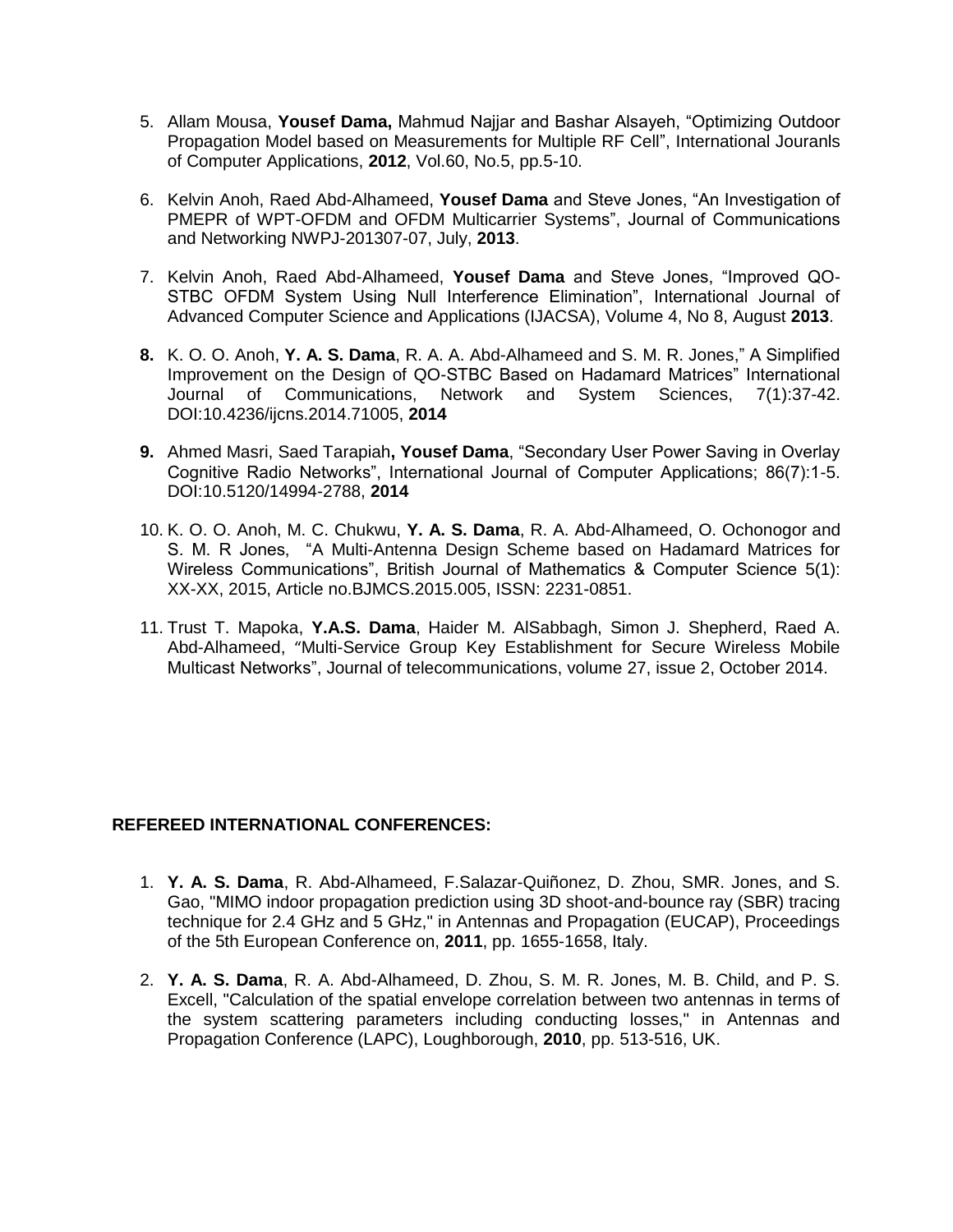- 3. **Y.A.S Dama**, R. A. Abd-Alhameed, F.Salazar-Quiñonez, SMR Jones, K. N. Ramli and M.S.A. Al Khambashi "Experimental Throughput Analysis and MIMO Indoor Propagation Prediction for 802.11n System", EMC, York, September, UK,**2011**.
- 4. **Y.A.S Dama**, R. A. Abd-Alhameed, F.Salazar-Quiñonez, SMR Jones and J.G. Gardiner, "Indoor Channel Measurement and Prediction for 802.11n System", WIVEC2011, San Francisco, September, USA, **2011**
- 5. **Y.A.S. Dama,** R. A. Abd-Alhameed, S.M.R. Jones, H.S.O. Migdadi and P.S. Excell, "A New Approach to Quasi-Orthogonal Space-Time Block Coding Applied to Quadruple MIMO Transmit Antennas ", ITA, Wales, September, UK, **2011**.
- 6. **Y.A.S Dama**, R. A. Abd-Alhameed, SMR Jones, D Zhou and M.b.Child, "Experimental Throughput Analysis for 802.11n System and MIMO Indoor Propagation Prediction", The XXX General Assembly and Scientific Symposium of the International Union of Radio Science (URSI), Istanbul, Turkey,**2011**
- 7. **Y.A.S. Dama**, R. A. Abd-Alhameed, S.M.R. Jones, N.J. McEwan, T. Sadeghpour, and M.B. Child "Envelope Correlation Formula For (N,N) MIMO Antenna Array Including Power Losse", The IEEE International Conference on Electronics, Circuits, and Systems (ICECS), Lebanon, **2011**
- 8. **Y.A.S Dama**, R.A. Abd-Alhameed, F.Salazar-Quiñonez, D. Zhou, SMR Jones, P.S. Excell, "Experimental Throughput Analysis for MIMO 802.11n Systems over LOS and NLOS Indoor Scenarios", Mosharaka International Conference on Communications, Propagation, and Electronics (MIC-CPE2011), Jordan, **2011**.
- 9. **[Y.A.S Dama](http://mosharaka.net/?Cat=Community&Pag=UserSummary&User=386)**, R.A. Abd-Alhameed, [Ogbonnaya Anoh,](http://mosharaka.net/?Cat=Community&Pag=UserSummary&User=1268) [SMR Jones,](http://mosharaka.net/?Cat=Community&Pag=UserSummary&User=533) "MIMO INDOOR PROPAGATION PREDICTION USING 3D SHOOT-AND-BOUNCE RAY TRACING", Mosharaka International Conference on Communications, Propagation, and Electronics (MIC-CPE2012), Turkey, **2012**.
- 10. **Y.A.S Dama**, R. A. Abd-Alhameed, F Salazar-Quiñonez, O.O. Anoh and SMR Jones, "SIMULATION OF DIFFERENT CHANNEL PROPAGATION SCENARIOS", URSI Festival of Radio Science, University of Durham, April **2012**, UK
- 11. **Y.A.S. Dama**, R. A. Abd-alhameed, Ogbonnaya.O.Anoh, S.M.R Jones and M.B.Child, "RSSI and throughput evaluation of an lte system using a distributed mimo antenna with a site specific channel propagation model", fifth international conference on internet technologies & applications, North Wales, UK, September **2013**.
- 12. **Y A S Dama**, H Hammad, R Zaid, R Zaid, R A Abd-Alhameed, P S Excell, [A](file:///F:/master-cdrom-2013/papers/P3.04.pdf)  [comparison between vector algorithm and CRSS algorithm for indoor localization,](file:///F:/master-cdrom-2013/papers/P3.04.pdf) The conference proceedings for the IET conference on Ninth CEM International Conference on Computation in Electromagnetics, Imperial College, London, UK, 31 March - 01 April 2014, session 3, P3-04; ISBN 978-1-84919-816-5, ISSN 0537-9989 Reference PEP0627U.
- 13. KOO Anoh, RAA Abd-Alhameed, O Ochonogor, **YAS Dama**, SMR Jones and TT Mapoka ,"Performance Evaluation of Raised-Cosine Wavelet for Multicarrier Applications", Proc. of the Intl. Conf. on Advances In Computing, Communication and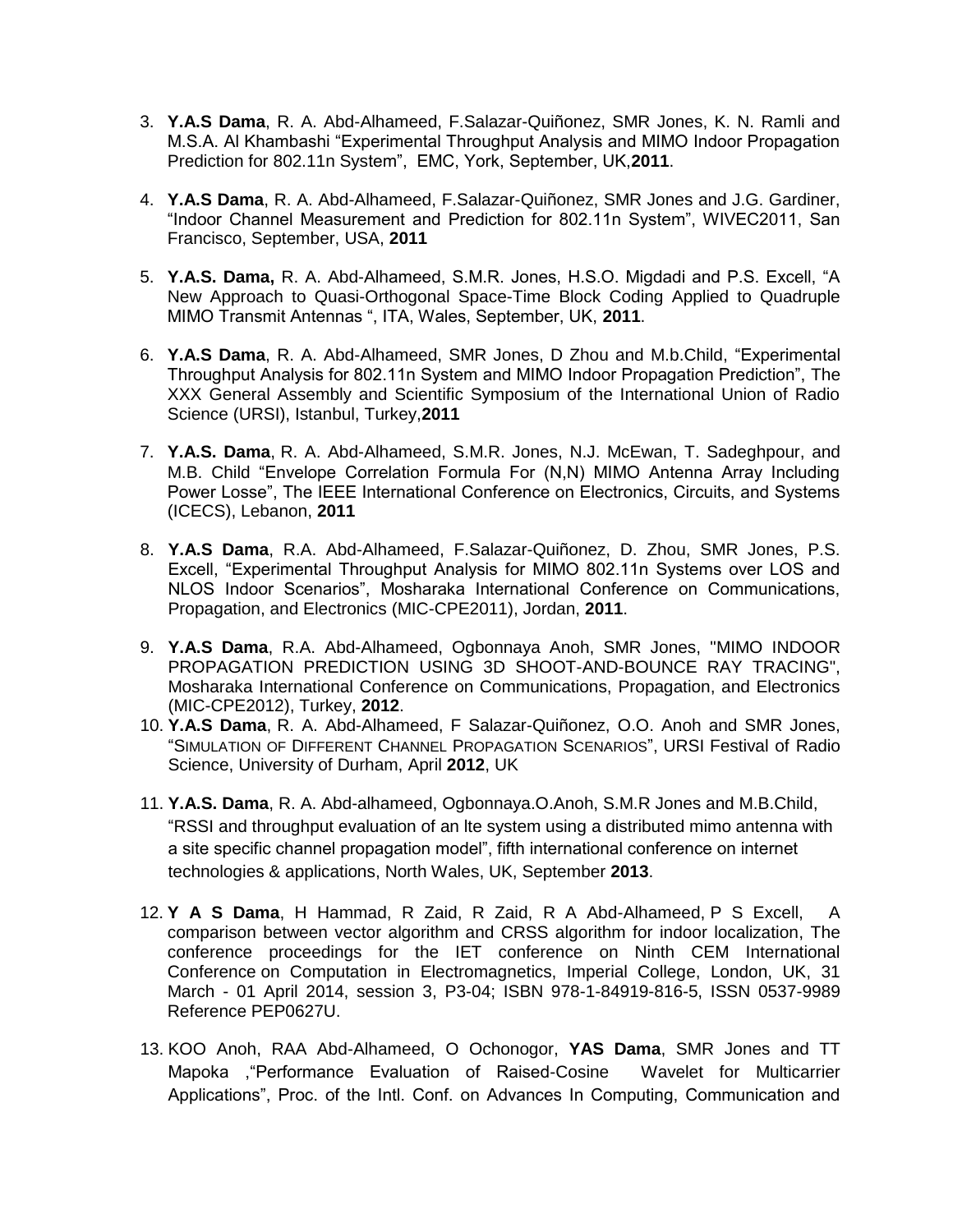Information Technology – CCIT **2014**, ISBN: 978-1-63248-010-1 doi: 10.15224/ 978-1- 63248-010-1-13

- 14. K. O. O. Anoh, **Y.A.S. Dama**, H.M. AlSabbagh, R. A. A. Abd-Alhameed, T. T. Mapoka, Mohammad Ngala and S. M. R. Jones, "An Evaluation of Spatial Modulation for MIMO Systems with QO-STBC". The 8th International Wireless Internet Conference - Symposium on Wireless and Vehicular Communication, November 13–14, 2014 Lisbon, Portugal.
- 15. Trust T Mapoka, Haider M. AlSabbagh, **Y.A.S. Dama**, Simon J Shepherd, Raed Abd-Alhameed and Kelvin O Anoh , "A Multi-Service Cluster-based Decentralized Group Key Management Scheme for High Mobility Users". The 8th International Wireless Internet Conference - Symposium on Wireless and Vehicular Communication, November 13–14, 2014 Lisbon, Portugal.
- 16. D. Zhou, S. Gao, R. A. Abd-Alhameed, **Y.A.S Dama**, F. Zhu, [J. Xu,](http://mosharaka.net/?Cat=Community&Pag=UserSummary&User=998) "BAND-NOTCHED CHARACTERISTICS OF PLANAR ULTRA WIDEBAND ANTENNAS IN FREESPACE AND IN PROXIMITY TO METALLIC OBJEICTS", Mosharaka International Conference on Communications, Propagation, and Electronics (MIC-CPE2012), Turky, **2012**.
- 17. D. Zhou, F. Zhu, S. Gao, R. A. Abd-Alhameed, J. Xu, **Y.A.S Dama**, "Study and Analysis of Compact Planar Ultra Wideband Antenna with Band-Notched Characteristics"MIC-BEN2011, 1st International Conference on Biomedical Engineering, Electronics and Nanotechnology, Jordan,**2011**.
- 18. C.H. See, R. A. Abd-Alhameed, **Y.A.S Dama**, P. Excell, "Proposed Circuit Model for Calibration of Nonlinear Responses in Biological Media Exposed to RF Energy",1st International Conference on Biomedical Engineering, Electronics and Nanotechnology, Jordan,**2011**.
- 19. T. Sadeghpour, H. Karkhaneh, R. A. Abd-Alhameed, A. Ghorbani, I.T.E Elfergani, **Y.A.S Dama,**"Hammerstein predistorter for high power RF amplifiers in OFDM transmitters" General Assembly and Scientific Symposium, **2011** XXXth URSI pp: 1 – 4
- 20. M. Usman, R.A. Abd-Alhameed, **Y.A.S Dama**, P.S Excell, D. Zhou, B. Ibrahim, E.A. Elkhazmi, "New compact dual polarised dipole antenna for MIMO communications " (WSA), **2010** International ITG Workshop on Smart Antennas, pp:326 – 330.
- 21. I.T.E Elfergani, R.A. Abd-Alhameed, C.H. See, T. Sadeghpour, **Y.A.S Dama**, S.M.R Jones, P.S. Excell, "A compact size reconfigurable PIFA antenna for use in mobile handset" General Assembly and Scientific Symposium, **2011** XXXth URSI, pp:1 – 4.
- 22. M.M. Abusitta, **Y.A.S. Dama**, R.A. Abd-Alhameed, C.H. See, J.M. Noras, A.D. Adebola, P.S. Excell, "Beam steering of horizontally polarized circular antenna arrays" Antennas and Propagation Conference (LAPC), **2011** Loughborough, pp:1 – 4.
- 23. Tahereh Sadeghpour, R. A. Abd-Alhameed, N. T. Ali, I. T. E. Elfergani, **Y.A.S. Dama**, O. O. Anoh, "Linear and nonlinear crosstalk in MIMO OFDM transceivers", ICECS **2011**, pp: 504-507